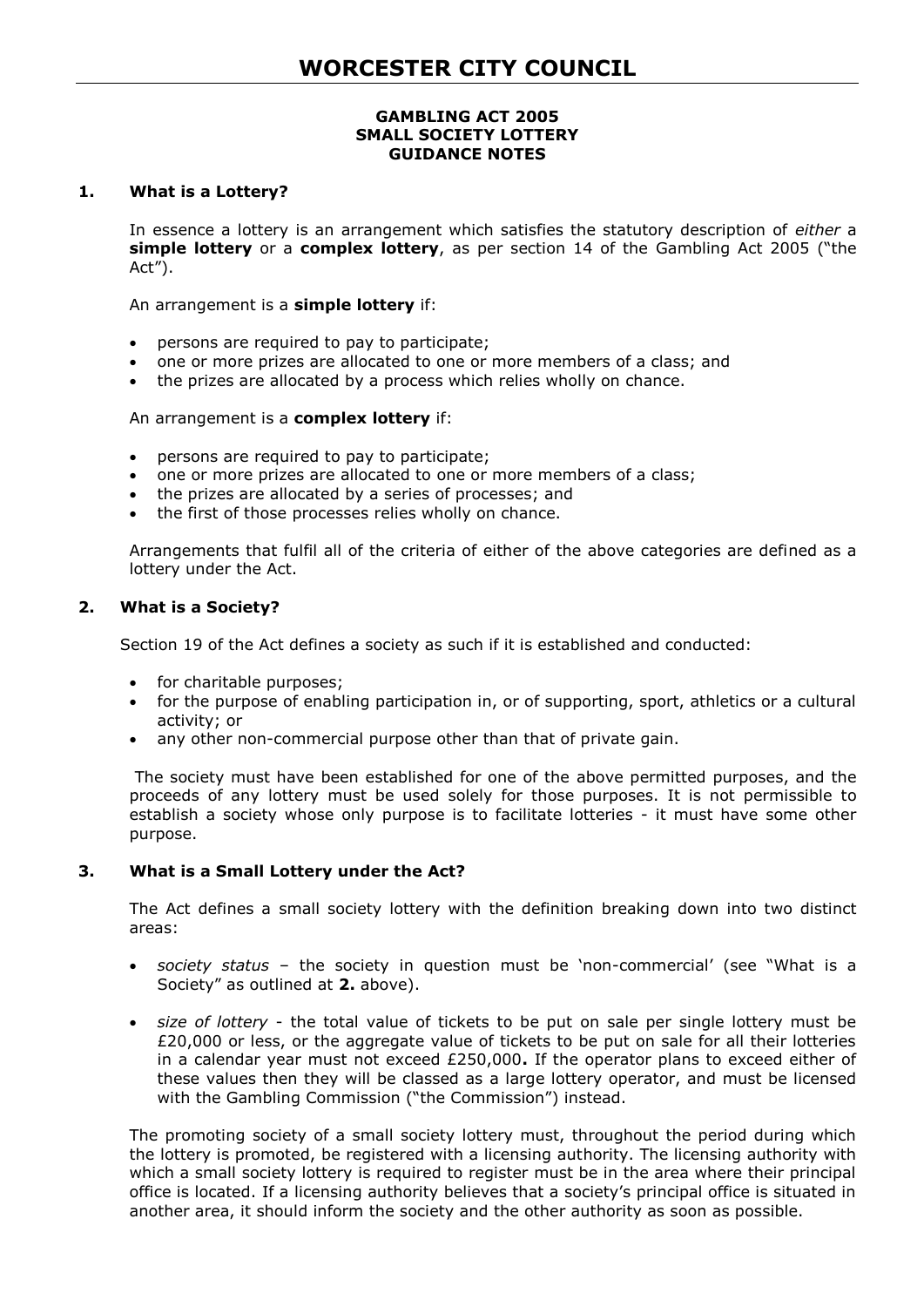## **4. What are the limits placed on small society lotteries?**

The limits are as follows:

- at least 20% of the lottery proceeds must be applied to the purposes of the society (schedule 11, paragraph 33);
- no single prize may be worth more than £25,000 (schedule 11, paragraph 34);
- rollovers between lotteries are only permitted where every lottery affected is also a small society lottery promoted by the same society, and the maximum single prize is £25,000 (schedule 11, paragraph 35); and
- every ticket in the lottery must cost the same and the ticket fee must be paid to the society (i.e. the society must take payment) before entry into the draw is allowed. (Schedule 11, paragraph 37).

#### **5. What are the changes between the Act and the old Lotteries and Amusements Act 1976?**

The Act introduces some relaxation of society lottery law and in particular:

- removes the individual limits on the percentage of proceeds that may be applied to expenses or prizes – although the maximum global amount that can be deducted for expenses and prizes remains at 80%, with a minimum of 20% going to the purposes of the society or to local authority expenditure;
- allows rollovers of prize funds from one lottery to another promoted by the same society, provided the maximum single prize does not exceed £25,000 or 10% of the gross proceeds;
- permits the sale of tickets by an automated process; and
- removes the £2 maximum limit on ticket prices.

#### **6. What must I do to comply with the regulations under the Act?**

As the purpose of permitted lotteries is to raise money for non-commercial causes, the Act requires that a minimum proportion of the money raised by the lottery is used for the benefit of the society that promoted the lottery. If a small society lottery does not comply with these limits then it will be in breach of the Act's provisions, and consequently be liable for prosecution (see **4.** above for details of limits).

Paragraph 39 of Schedule 11 in the Act sets out the information that the promoting society of a small society lottery must send financial returns to the licensing authority with which it is registered, **following each lottery held**. This information will allow us to assess, in particular, whether financial limits are being adhered to and to ensure that any money raised is being applied for the proper purpose. The information that must be submitted is as follows:

- the arrangements for the lottery specifically the date on which tickets were available for sale or supply, the dates of any draw and the value of prizes, including any donated prizes and any rollover;
- the proceeds of the lottery;
- the amounts deducted by the promoters of the lottery in providing prizes, including prizes in accordance with any rollovers;
- the amounts deducted by the promoters of the lottery in respect of costs incurred in organising the lottery;
- whether any expenses incurred in connection with the lottery were not paid for by deduction from the proceeds, and, if so, the amount of expenses and the sources from which they were paid; and
- the amount applied to the purpose for which the promoting society is conducted (this **must** be at least 20% of the proceeds).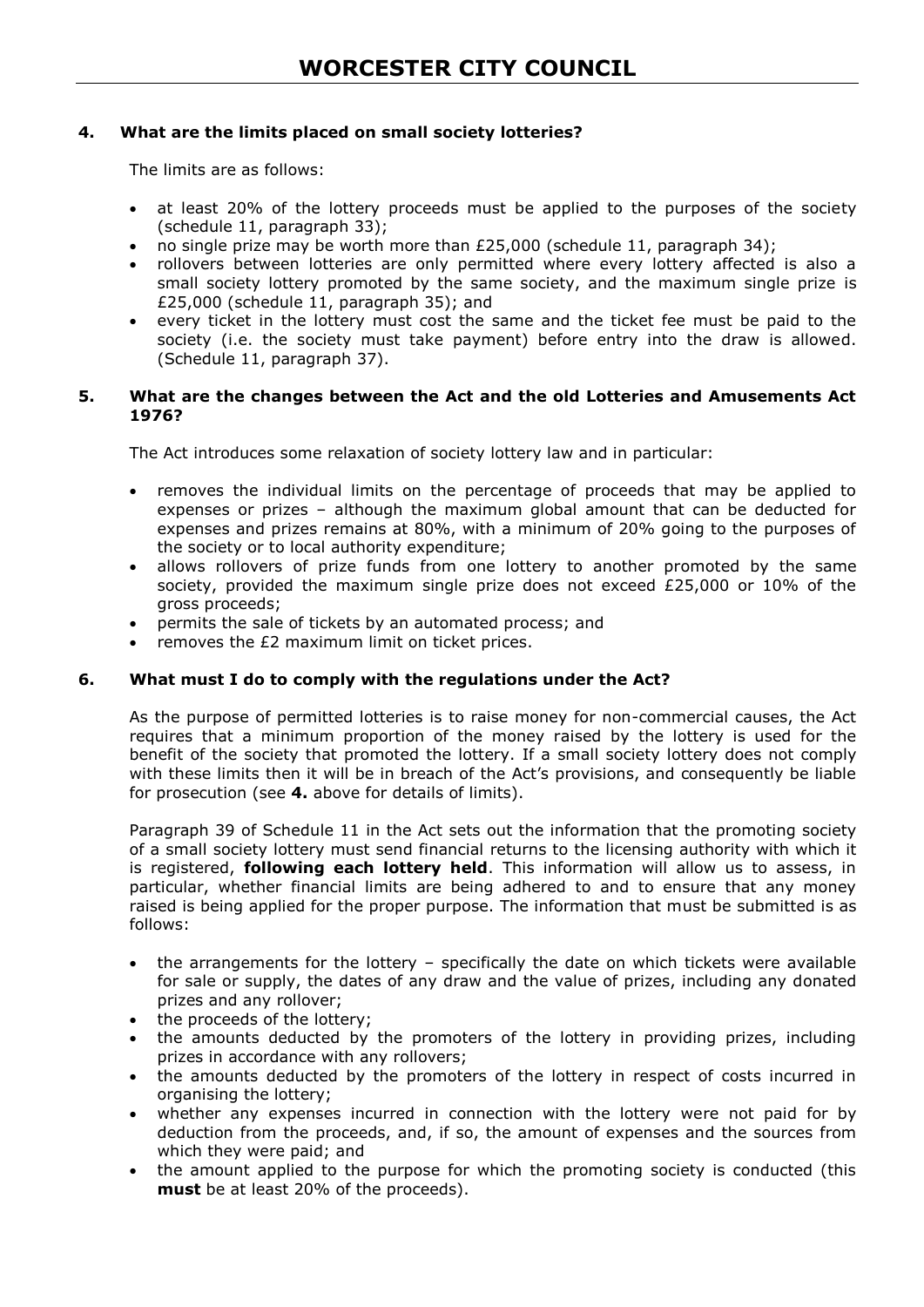Paragraph 39 of the Act also requires that financial returns must:

- be sent to us no later than three months after the date of the lottery draw, or in the case of 'instant lotteries (scratch cards) within three months of the last date on which tickets were on sale; and
- be signed (electronic signatures are acceptable if the return is sent electronically) by two members of the society, who must be aged eighteen or older, are appointed for the purpose in writing by the society or, if it has one, its governing body, and accompanied by a copy of their letter or letters of appointment.

## **7. Can we refuse a Lottery registration? If so on what grounds?**

Yes, we will refuse an application for any of the following reasons:

- an operating licence held by the applicant for registration has been revoked or an application for an operating licence made by the applicant for registration has been refused, within the past 5 years.
- the society in question cannot be deemed non-commercial.
- a person who will or may be connected with the promotion of the lottery has been convicted of a relevant offence.
- information provided in or with the application for registration is found to be false or misleading.

However, we may only refuse an application for registration after the society has had the opportunity to make representations against the refusal. These can be taken at a formal hearing or taken via correspondence. We will inform the society of the reasons why we are minded to refuse registration and will provide it with at least an outline of the evidence on which we have reached that preliminary conclusion  $-$  in order to enable it to make any representations it sees fit.

The applicant or society may decide to make an appeal against the decision. They must lodge an appeal within 21 days of receipt of the notice of the decision, and this must be made directly to the local magistrates' court.

#### **8. What are the regulations concerning lottery tickets?**

Lotteries may involve the issuing of physical or virtual tickets to participants (a virtual ticket being non-physical, for example in the form of an email or text message). Schedule 11(36) requires that a purchaser of a small society lottery ticket must receive a document which identifies:

- the name of the promoting society;
- the price of the ticket (which must be the same for all tickets);
- the name and address of the member of the society who is designated as having responsibility at the society for promoting small lotteries, or (if there is one) the external lottery manager; and
- the date of the draw, or enables the date to be determined.

However, the requirement to provide this information can be satisfied by providing an opportunity for the participant to retain the message electronically or print it.

The Act requires that lottery tickets may only be sold by persons over the age of 16 to persons over the age of 16.

Tickets should not be sold in a street, (street including any bridge, road, lane, footway, subway, square, court or passage - including passages through enclosed premises such as shopping malls); however, tickets may be sold from a kiosk, in a shop or door-to-door.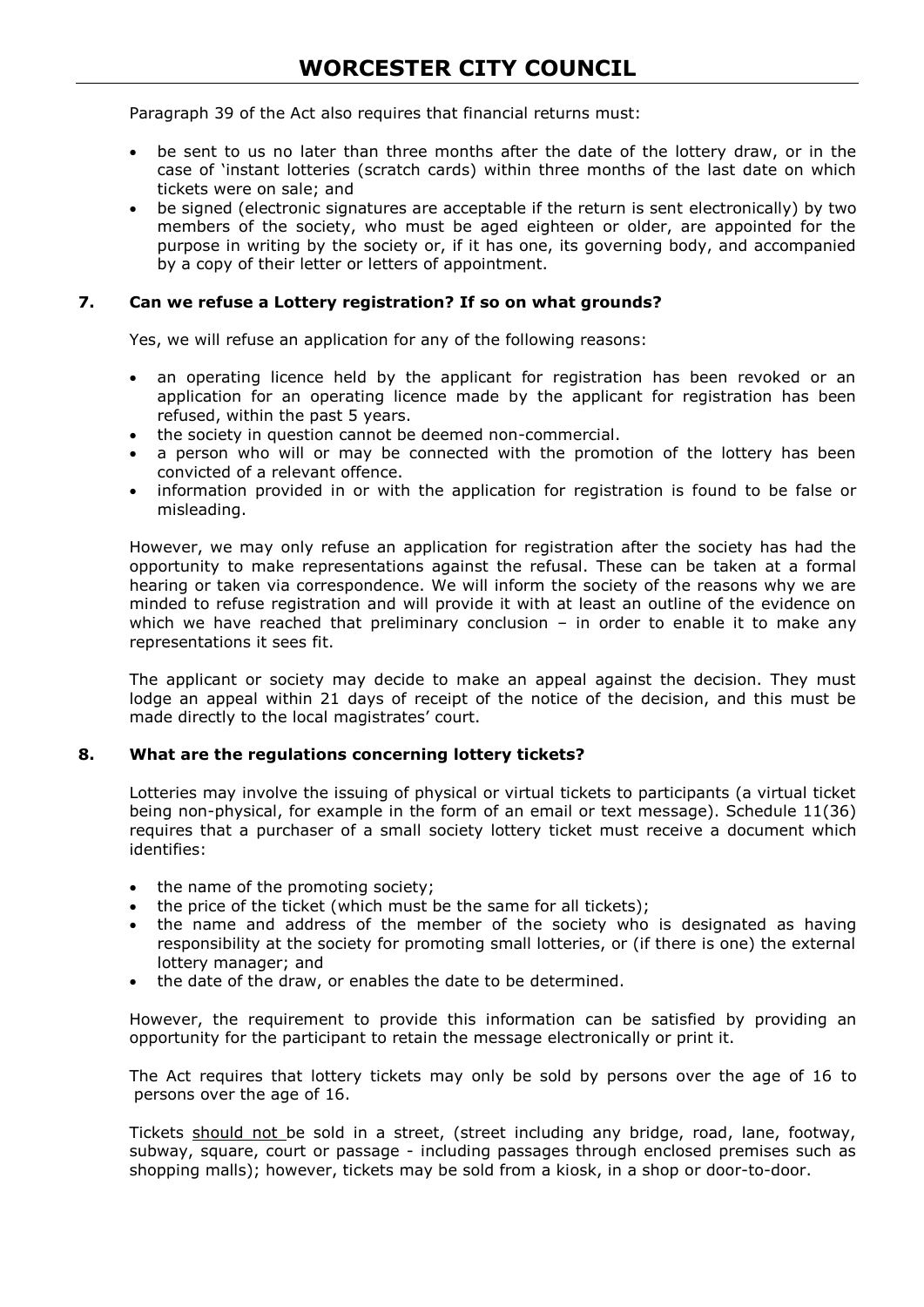## **9. What are the regulations concerning prizes?**

Prizes awarded in small society lotteries can be either cash or non-monetary. However the amount of money deducted from the proceeds of the lottery to cover prizes must not exceed the limits set out by the Act - i.e. that combined with any expenses incurred with the running of the lottery, such as manager's fees, they must not comprise more than 80% of the total proceeds of the lottery. Donated prizes would not be counted as part of this 80% (as no money would be withdrawn from the proceeds to cover their purchase) but should still be declared on the return following the lottery draw (see **6.** above).

# **Section of the Act Offence**  s. 258 Promoting a non-exempt lottery without a licence s. 259 Facilitating a non-exempt lottery without a licence s. 260 Misusing the profits of a lottery s. 261 Misusing the profits of an exempt lottery s. 262 Purporting to operate a small society lottery when not registered, or failing to make the required, or making false or misleading, returns in respect of such lotteries. s. 326 Without reasonable excuse, obstructing or failing to co-operate with an authorised person exercising his/her powers s. 342 Without reasonable excuse, giving false or misleading information to the Commission or a licensing authority.

## **10. What are the offences applicable to Lotteries under the Act?**

#### **11. What are incidental "non commercial" lotteries?**

An incidental non-commercial lottery is one that is not promoted for private gain and which is incidental to a non-commercial event. Examples may include a lottery held at a school fete, or at a social event such as a dinner dance. An event is deemed non-commercial if all the money raised at the event, including entrance fees, goes entirely to purposes that are not for private gain. Therefore a fundraising social event with an entrance fee would be noncommercial if the profits went to a society but would be commercial if the profits were retained by the organiser.

For this type of lottery, part one of schedule 11 of the Act, and regulations laid by the regulations, specify the following:

- The promoters of the lottery may not deduct more than £500 from the proceeds in respect of the cost of prizes.
- The promoters of the lottery may not deduct more than £100 from the proceeds in respect of the cost of other expenses, such as the cost of printing tickets or hire of equipment.
- The lottery cannot involve a rollover of prizes from one lottery to another.
- Tickets must only be sold at the premises during the event, and the result must be made public while the event takes place.